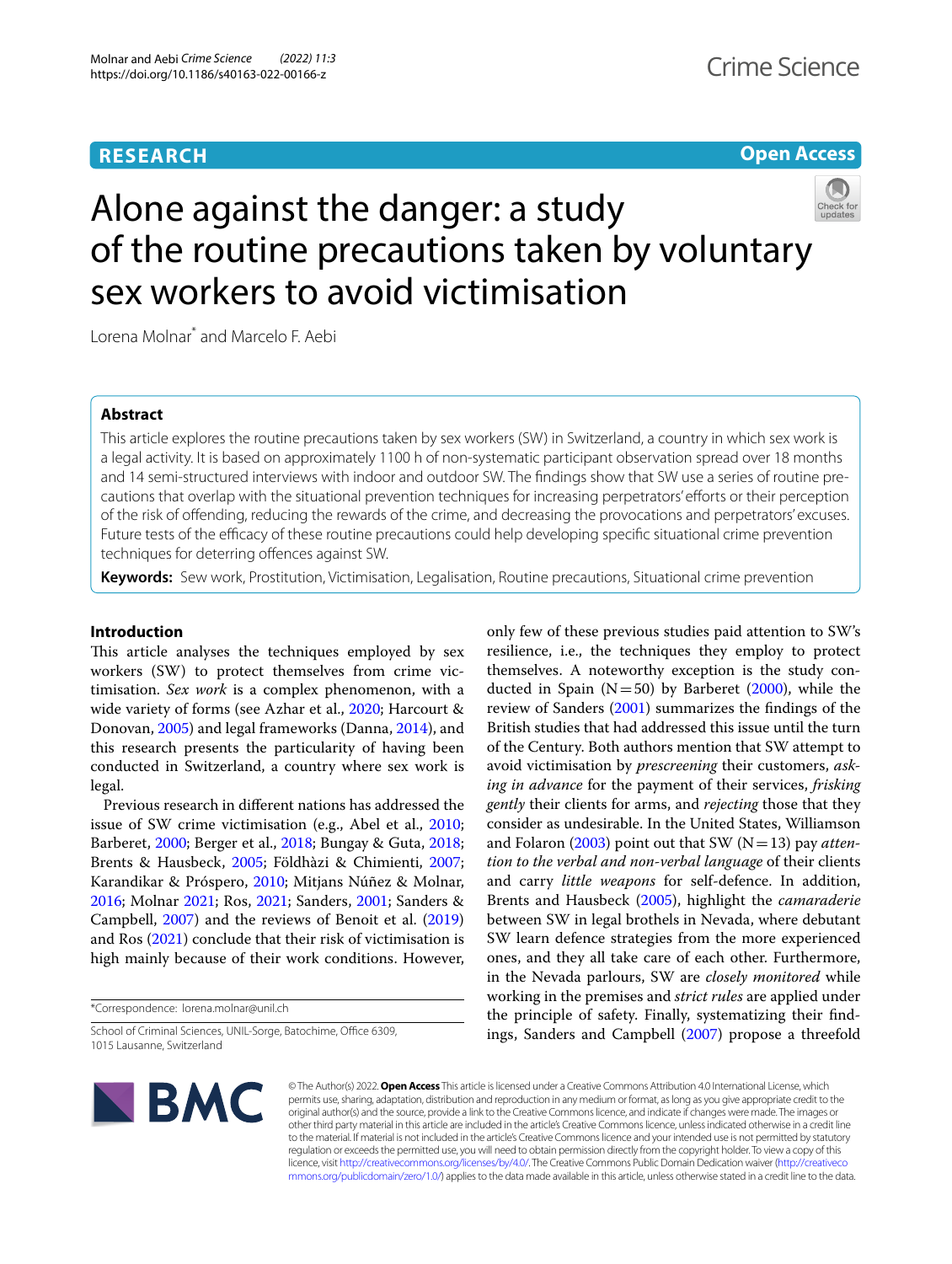classifcation of the strategies employed by indoor SW in the United Kingdom (N=117): *managing the environment*, *mobilising individual protection* strategies, and exerting *collective control*. Moreover, Sanders and Campbell [\(2007\)](#page-10-3) call for the use of *situational crime prevention* (Mayhew and Clarke ([1980](#page-9-12); adapted later by Cornish & Clarke, [2003\)](#page-9-13) to protect SW and, as it will be seen immediately, that call is particularly relevant in the context of our research.

Against that background, this paper advances the issue in three ways. First, as shown by our short review of the literature, the topic of SW's self-protection against crime has received little attention, and the scarce available research dates from more than a decade. Second, the paper is based on frst-hand testimonies from a hard-toreach group exercising a high-risk activity but, contrary to previous research, in a context where that activity is legal. Third, it addresses the challenge launched by Felson and Clarke ([2010](#page-9-14)): "one of the main research challenges is to collect more detailed information from citizens on their repertoire of ideas about and experiences with pre-vention" (Felson & Clarke, [2010](#page-9-14), p. 9). This repertoire of ideas is what the same authors labelled as *routine precautions*.

#### **Theoretical framework**

This paper is inspired by the situational crime prevention paradigm, which is based on opportunity-based theories in criminology. Situational crime prevention has its roots in the works of Leslie Wilkins at the Home Office Research Unit in the 1950s and early 1960s, but was formalised in 1976 with the publication of *Crime as Opportunity* (Mayhew et al., [1976\)](#page-9-15), followed in 1980 by *Designing out Crime* (Mayhew and Clarke, [1980](#page-9-12)). From that perspective, the number of crimes depends upon, among other things, the number of targets available, their attractiveness, their ease of access, the risks associated with the potential crime, and the perceived legitimate alternatives. Accordingly, Mayhew and Clarke developed in 1980 a frst inventory of eight situational crime prevention techniques. In the following years, empirical research, reviews, and theoretical contributions were conducted on this topic (see, e.g., the volumes of the collection *Crime Prevention Studies* available at the POP Center<sup>[1](#page-1-0)</sup>). Subsequently, the inventory grew over time, until stabilizing itself in 25 techniques in the early 2000s (Cornish & Clarke, [2003\)](#page-9-13).

These 25 techniques of situational crime prevention belong to five main categories or strategies. The first consists of *increasing the eforts* the perpetrator requires by making the targets less vulnerable, controlling the access to facilities, screening the exits, defecting ofenders, and controlling the tools or weapons useful for committing a crime. The second consists of *increasing the risks* of committing an offence by increasing guardianship and natural and formal surveillance, and by reducing people's anonymity. The third involves *reducing the rewards* obtained from the offence and entails concealing or removing targets, identifying property, disrupting the markets, or denying the benefts of the crime. Another strategy is based upon *reducing provocations* by reducing frustrations, stress, and emotional arousal, avoiding disputes, neutralising peer pressure, and discouraging imitation. Finally, the strategy of *removing the excuses* is related to the neutralisation techniques ofenders use to justify their acts that Sykes and Matza ([1957](#page-10-5)) developed. This involves setting clear standards and instructions, activating conscience, facilitating compliance, and controlling drugs and alcohol.

Situational crime prevention techniques must not be confused with the already mentioned *routine precautions* (Felson & Clarke, [1995](#page-9-16), [2010\)](#page-9-14): Situational crime prevention techniques are based upon evidence of what works empirically (Cornish & Clarke, [2003](#page-9-13)); while the routine precautions taken by citizens to avoid victimisation are not necessarily efective, may backfre, and could also lead to crime displacement. Still, both concepts are related because researchers can develop situational prevention techniques by applying science to the routine precautions taken by citizens. Specifcally, by placing routine precautions in a theoretical framework and applying the scientifc method to study them, one can produce a set of distinct opportunity-reducing techniques that can be tested empirically later.

#### **Aim of the study**

The purpose of the article is to describe, analyse and classify the routine precautions taken by freelancer SW in a Swiss city. Although it was not foreseen at the beginning, the proposed classifcation of these routine precautions follows the structure of the classifcation of *situational prevention techniques* developed by Cornish and Clarke  $(2003)$  $(2003)$ . The reason is that, as we advanced in the analysis of the data collected, it became more and more clear that the routine precautions developed intuitively by the SW overlapped to a great extent with the already existing techniques of situational crime prevention, even though the latter are usually implemented by agents of social control and the former are generally self-implemented.

<span id="page-1-0"></span><sup>1</sup> [https://popcenter.asu.edu/content/crime-prevention-studies.](https://popcenter.asu.edu/content/crime-prevention-studies)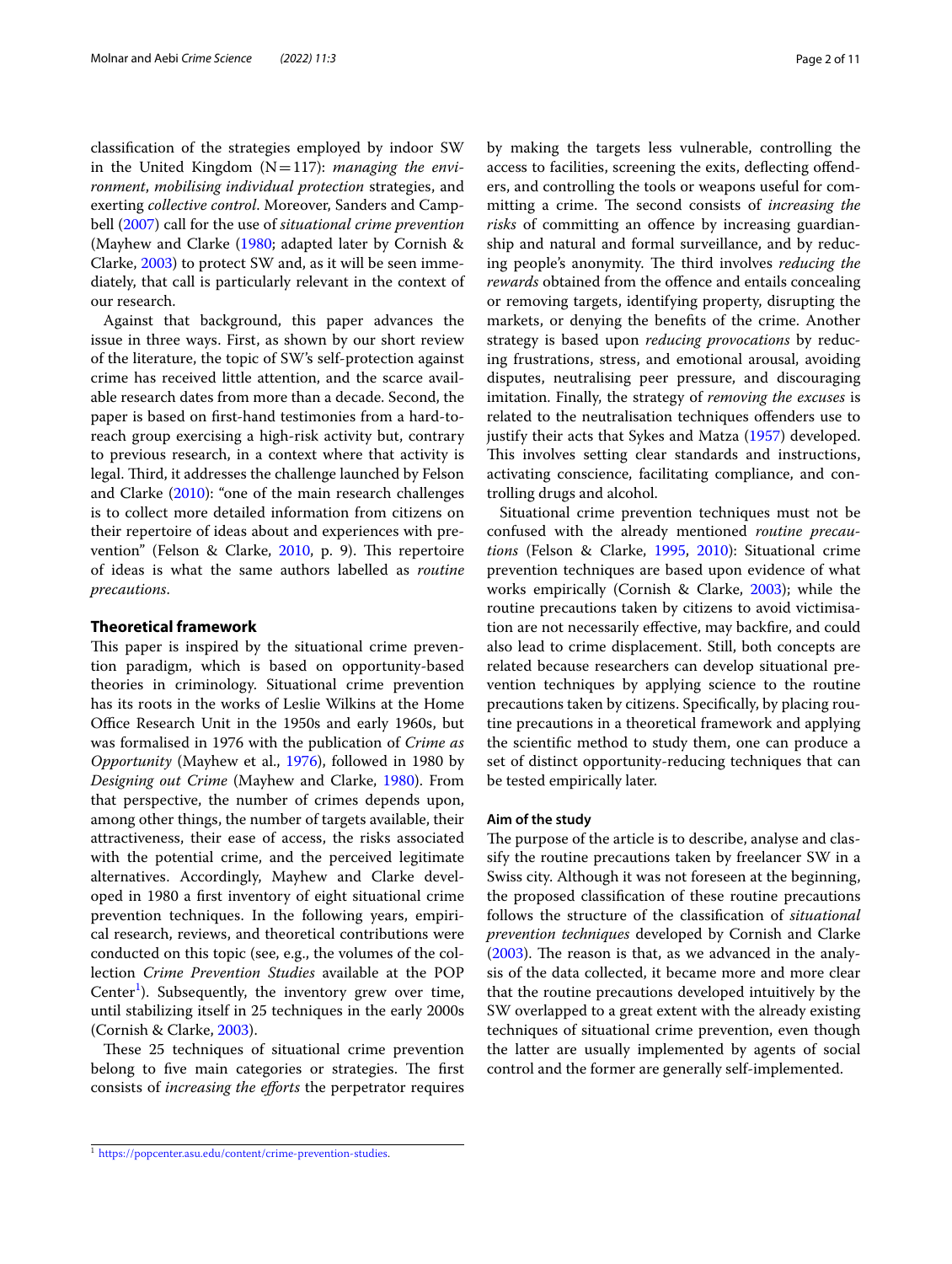## **Data and methods**

#### **Background**

This research is based on approximately 1100 h of non-systematic participant observation spread over 18 months, and 14 semi-structured interviews with indoor and outdoor SW  $(N=14)$  of a city in a Frenchspeaking Swiss canton. The SW interviewed do not work under coercion (from pimps or sexual exploitation networks, for example) and the choice of the city is due to the fact that the feld researcher and frst author of this paper was already engaged as a social worker by an NGO dedicated to the minimisation of risks related to sex work in that city. At the time of her engagement (March 2016) she did not have the intention of conducting a study; however, one year later, when the Head of the NGO manifested their need to understand the victimisation endured by the SW, it became evident that her background in criminology could be helpful for conducting such a study. Consequently, a semi-structured research protocol was developed—the lack of previous studies conducted in the same context did not allow for a more structured protocol—and approved by the Head of the NGO. The implementation of the protocol in 2018 was largely facilitated by the fact that the feld researcher had established a rapport of trust with the interviewees. The research also allowed developing a structured crime victimisation prevention program for SW based on the principles of situational crime prevention (Molnar & Pongelli, [2019](#page-9-17); Molnar [2021](#page-10-0)).

#### **Description of the Field**

Since 1992, Switzerland has considered sex work as a legal activity that can be performed by Swiss or European Union citizens who must adhere to municipal, cantonal and federal regulations, and are subject to taxation and social insurance. It is to be noted that Switzerland is a confederation composed of cantons that dispose of a great autonomy in terms of legislation. In practice, this means that sex work is a legal economic activity although not a profession— at the federal level, but is regulated in a specifc, and often diferent, way in each canton.

In the canton in question, sex work is permitted both indoors and outdoors. The latter is allowed in a specific perimeter located roughly one kilometre from the city centre, in a neighbourhood that can be described as an inner-city industrial zone composed of large streets with factories and office buildings, but also schools, concert houses and bars, because it is surrounded by residential areas. At night, sex work through street soliciting in that area is allowed from 10 PM until 5 AM. During these hours, the neighbourhood—which cannot be considered as degraded or particularly dangerous—is frequented by SW and their customers by car or on foot, but also by persons who live nearby, as well as passers-by returning home from work or from a concert, or simply traversing the area to go to the city centre. Police patrols also tour the neighbourhood by car and on foot. Customers usually arrive by car and stop next to the SW, who are waiting for them on the sidewalk, to ask about pricing and type of service. If the SW and the customer agree on the terms of the service, the SW will get in the car and perform the service somewhere else, such as in the customer's home, a hotel, the SW's parlour or inside the car.

Indoors sex work is allowed in premises that have obtained an administrative licence for erotic tarifed activities and are known as *erotic massage salons*. These can be apartments, but there are also bars or clubs with private rooms. They all have a manager that rents the rooms to the SW—usually for the whole day— after checking that they are legally entitled to work. The managers are not authorised to impose any condition on the SW. In particular, they cannot force them to work during a certain number of hours, receive a minimum number of clients, perform specifc sexual practices or accept any type of client. Moreover, they cannot take a percentage from the earnings of the SW. Most often, erotic massage salons are open from morning until midnight, with the exception of the clubs and cabarets, which also have a night shift.

#### **Research Strategy**

The 14 interviews took place from May 2017 to September 2017. The protocol allowed the inclusion of SW in an illegal situation, but keeping a balance between those in a legal situation, and also between cisgender and transgender SW. Following those rules and keeping theoretical saturation in mind, the feld researcher invited the SW to participate in the study, explained to them the goals of the research, and asked their permission to make an audio recording of the interviews, assuring them that it would be erased once transcribed, and that the transcription would not be shared with any members of the NGO. All but one agreed to be recorded. For this participant, responses are based on notes taken manually during the interview. Informed consent to participate was obtained orally because SW were extremely suspicious when asked to fll out a form, provide their full name, and sign it, even if they were reassured that their name would remain anonymous. We found no evidence that the suspicion was motivated by the interviewer, which suggests that it could be due to the general stigma imposed on sex work (see Sprankle et al., [2018](#page-10-6)) that deters SW from providing personal data or signing written engagements. In the social sciences, this phenomenon has been observed in other situations, in which cultural diferences justify the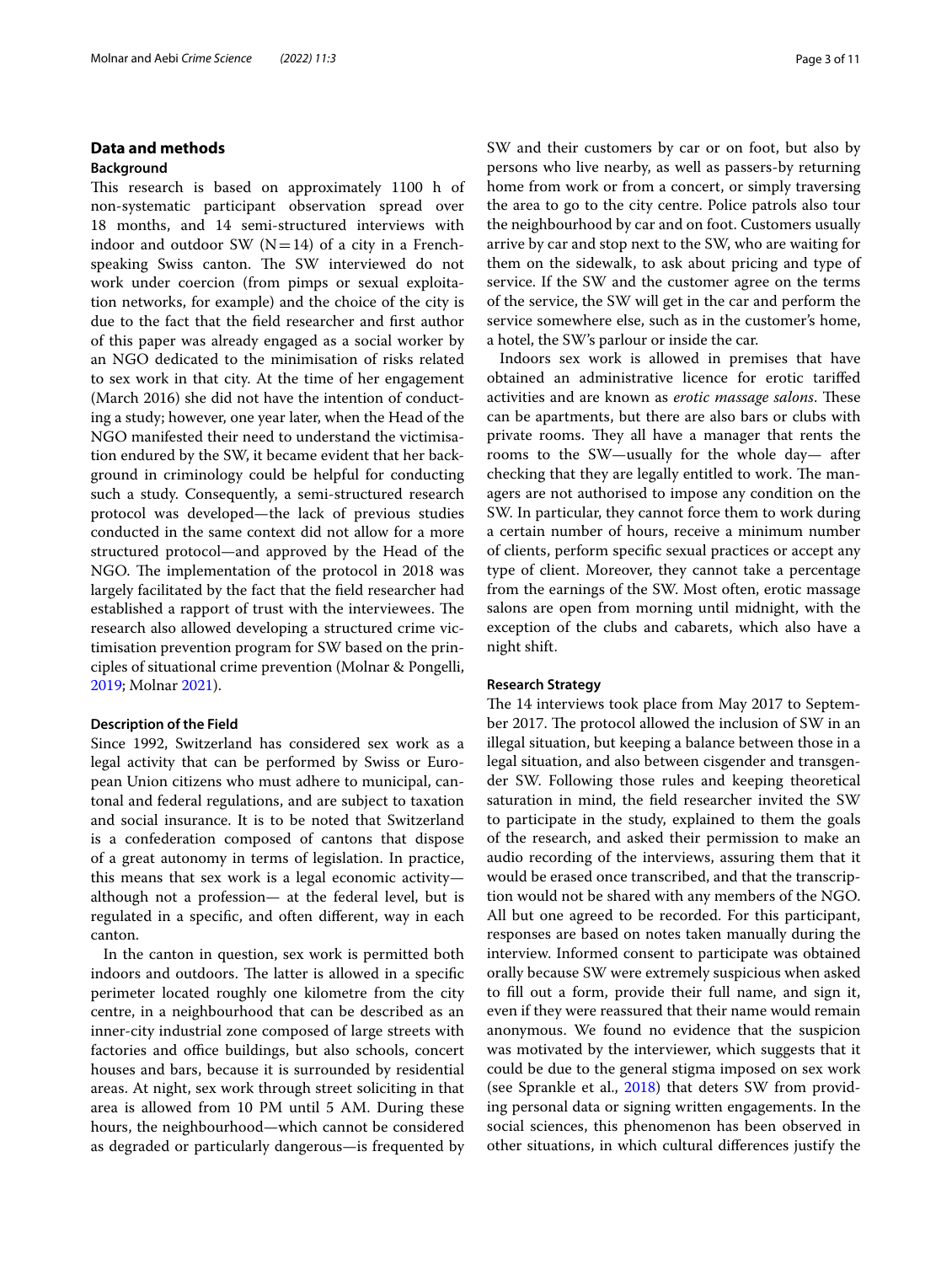use of oral instead of written consent as the only way to preserve the reliability and validity of the research (Gurzawska, [2017](#page-9-18)).

The individual interviews were carried out at the times and places chosen by the SW. Usually, we proposed cofee houses and bars because they provide an opportunity of meeting the SW outside of their working hours and out of sight of colleagues or acquaintances. In these cases, the feld researcher would pay for the beverages drank during the interview. When the SW could only be interviewed during their working hours, we used the rooms of the erotic massage salons. In these cases, the feld researcher brought croissants and ofered them to the participants. Interviews were conducted in Romanian, French and Spanish, depending on the mother tongue of the interviewee or on the language in which each of them felt more comfortable. The recorded interviews were transcribed into the same language in which they took place. For this article, quotations have been translated into English.

According to the semi-structured protocol, interviews started with general questions about the SW's situation in Switzerland, focusing later on their experience in sex work and, fnally, on the sensitive issue of the related victimisation. As usual in these cases, interviewees were given the possibility of speaking freely, sharing anecdotes or stories, which allowed for follow-up questions to be formulated spontaneously according to these hints. This informal setting promoted an open atmosphere that encouraged the free association of ideas and led progressively–and much in the way *grounded theory* emerges (Glaser & Strauss, 1967[/2000\)](#page-9-19)–to establish a link between the routine precautions applied by the SW and the inventory of crime prevention strategies developed by Cornish and Clarke ([2003](#page-9-13)). Interviews were analysed through *content analysis* (Castleberry & Nolen, [2018](#page-9-20)). A frst *horizontal* analysis (consisting in going through each transcript) allowed the identifcation of recurrent topics, which in turn allowed a *transversal* analysis (consisting in the analysis of each of those topics across transcripts).

#### **Ethical and methodological challenges**

It is well known that the study of SW is a sensitive topic (Díaz Fernández, [2019\)](#page-9-21) surrounded by ethical and methodological challenges (Shaver, [2005\)](#page-10-7). First, as pointed out by Shaver [\(2005](#page-10-7)), obtaining a representative sample of SW is challenging because the real size of the population is usually unknown. In that respect, this study—as with most qualitative studies—never sought to be representative of the population of SW in Switzerland, but to reveal aspects of their victimisation which, in turn, led us to focus on the routine precautions employed by SW. Second, prostitution is and has been the object of many controversies as well as opposing political and philosophical positions (see Benoit et al., [2019\)](#page-9-11). Our position vis-àvis sex work coincides with the one adopted by the Swiss legislation, which by the way has never been challenged by the initiatives or referendums foreseen by the country's direct democracy system. Naturally, we are aware of the fact that such positioning goes beyond science.

That having been disclosed, it must be stressed that in this paper we adopt a *post-positivist philosophy*, which consists of describing and analysing the data as objectively as possible, while keeping a *refexive* orientation (Phillips & Burbules, [2000](#page-10-8)). In that perspective, we apply the *refexivity model* proposed by Alvesson and Skolberg ([2009/](#page-9-22)2000) to address the three remaining ethical issues identifed during our research, which are the following:

#### *Problematising the empirical data*

The data were generated through the interaction between the feld researcher and the participants. As the feld researcher was a social worker relatively well known by the SW before the interviews, one cannot exclude the infuence of a *social desirability bias* (Paulhus, [1984](#page-10-9)) on the answers provided by the SW. Nevertheless, the attitude and code of conduct adopted by the interviewer during all the months that preceded the interviews should have reduced that bias. In particular, and in accordance with the principles adopted by NGOs in Switzerland, the feld worker applied in her professional practice the deontological values of what is known as social work of low threshold (*bas-seuil*). These values are based on providing unconditional support to the users of the NGO, avoid imposing them conditions or judgements, and guaranteeing confidentiality. The aim is to facilitate the rapport of trust between the social worker and the users while promoting the respect of their self-determination. Hence, it seems plausible to conclude that the respect of those values should have had a positive impact on the relationship between the interviewer and the interviewees.

#### *Research engagement*

Raw data were analysed as such because the frst author is native or fuent in the languages in which the interviews took place (Romanian, Spanish and French) and the second author is fuent in two of these. For this manuscript, the translations into English are not literal but *faithful*, trying to deliver the same sense expressed in the interviews to an English-speaking audience. The mastery of the three languages for conducting the interviews was an asset because 12 participants were interviewed in their mother tongue. The only exceptions were two Bulgarian participants who were interviewed in French. All the interviews took place in a cordial setting, with the SW often sharing anecdotes and jokes. We found no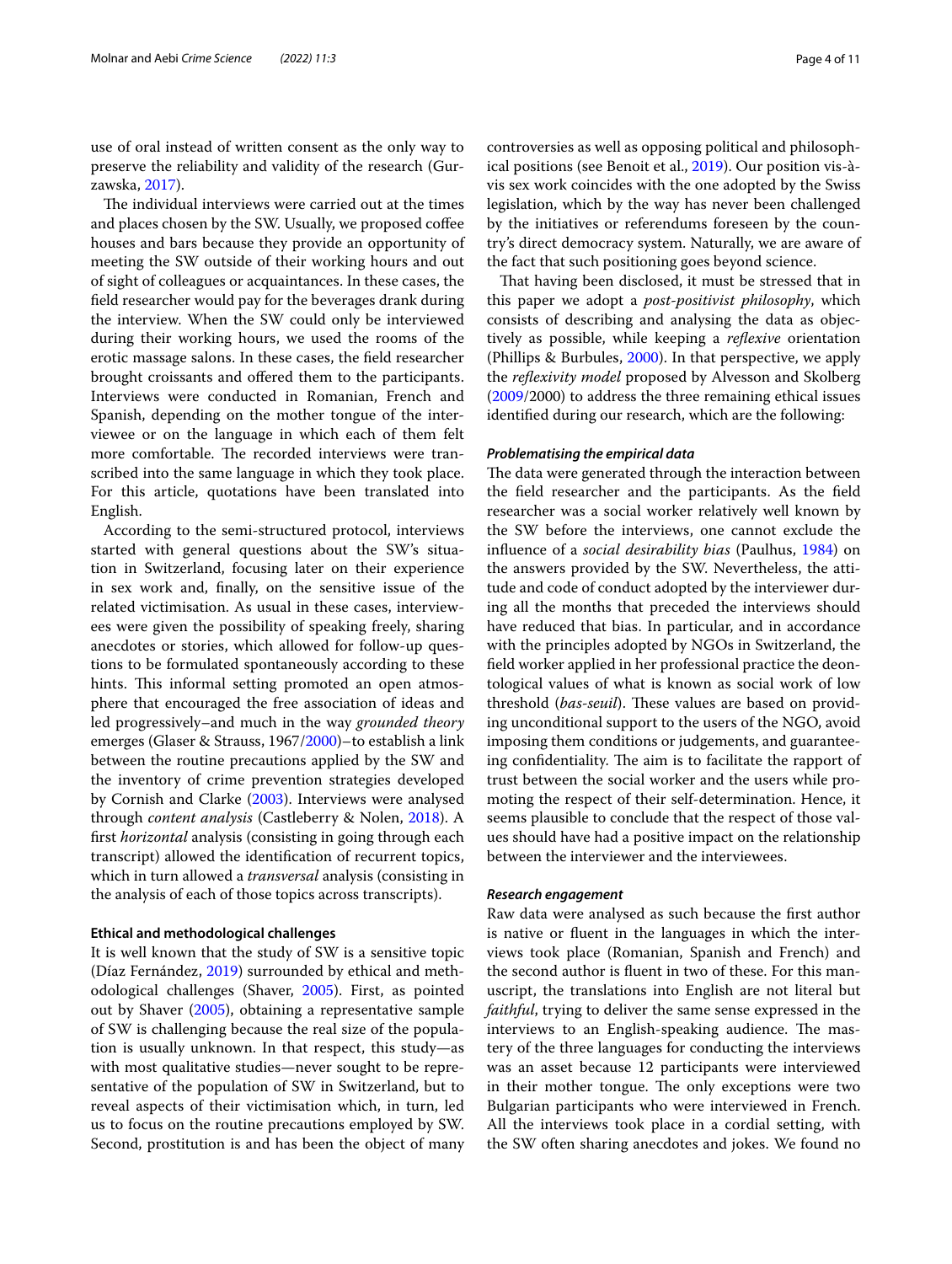#### <span id="page-4-0"></span>**Table 1** Characteristics of the sample  $(N=14)$

| Gender                              | Cisgender female: $n = 8$ ; Transgender female: $n = 6$                                                                                               |  |  |
|-------------------------------------|-------------------------------------------------------------------------------------------------------------------------------------------------------|--|--|
| Age                                 | Average: 34.7 years old; Median: 35.5 years old                                                                                                       |  |  |
| Country of origin                   | Romania: $n = 5$ ; Bulgaria: $n = 2$ ; Switzerland: $n = 2$ ; Colombia: $n = 2$ ;<br>Brazil: $n = 1$ ; Ecuador: $n = 1$ ; Dominican Republic: $n = 1$ |  |  |
| <b>Education level</b>              | Primary: $n = 5$ ; Secondary: $n = 4$ ; Apprenticeship: $n = 1$ ; University: $n = 4$                                                                 |  |  |
| Experience in sex work              | Average: 5.1 years; Median 4 years                                                                                                                    |  |  |
|                                     | Min: 1 year; Max: 15 years                                                                                                                            |  |  |
| Place of work                       | Outdoors $n = 5$ ; Indoors $n = 4$ ; Combined $n = 5$                                                                                                 |  |  |
| Legal status regarding sex work law | Legal $n = 7$ ; Illegal $n = 7$                                                                                                                       |  |  |
| Victimisation                       | Threats $n = 8$<br>Verbal aggression $n = 7$<br>Sexual assaults $n = 6$                                                                               |  |  |

evidence of any type of harm caused to them by the interview and received no complaint from the intervieews in the months that followed.

#### *Clarifcation of the political‑ideological context*

In Switzerland, sex work is a legal employment, which in practice implies that research focuses on the working conditions of SW and on fnding ways of improving them. As mentioned, this was also our position in this study. At the same time, since the feld researcher knew the interviewees and had provided them assistance on many occasions in the past—accompanying them to the hospital or the town hall, for example—one could wonder whether her scientifc neutrality has been afected. To avoid this bias and try to guarantee neutrality, the following conduct rules were adopted: (1) applying the principles of social work mentioned above, especially the non-judgmental attitude; and (2) discussing the data with the second author who is a scholar and had no participation in the feld work.

## **Description of the sample**

Table [1](#page-4-0) illustrates the sociodemographic characteristics of the 14 persons interviewed. Five of the interviewed SW worked outdoors in the prostitution area mentioned above, soliciting customers from 10 PM to 5 AM, four exercised their work—together with other SW—in apartments under the license of erotic massage salons, and five of them combined both. The latter would receive their customers in the erotic massage salons during the day and, at night, they would solicit clients on the prostitution zone and go back with them to the apartment to perform the sexual service. It is also to note that half of the participants were registered by the authorities as sex workers.

A specifc analysis of victimisation and trust in the police goes beyond the scope of this article but we shall

mention, nonetheless, that all the members of the sample have been victims of at least one work-related ofence. The most common offences are threats, verbal aggressions, and sexual assaults. The perpetrators are generally clients, followed by pedestrians and, less often, other SW, their pimps or managers of the salons for erotic massage. Pedestrians are typically passers-by who insult the SW, aggress them or take their belongings with or without force. Physical assaults are mainly committed by clients and often start when they get frustrated because they cannot reach their climax within the time window agreed (usually 15 min) but are still sexually aroused and not willing to pay for a second period. Most of the SW  $(n=5$  out of 9) expressed that they appreciated the Swiss police, although fve of them also argued that the police are unsuccessful in preventing crime.

## **Findings: the SW's routine precautions to avoid victimisation**

Table [2](#page-5-0) summarises the routine precautions of SW identified in this research. They are presented following the structure of the table proposed by Cornish and Clarke ([2003\)](#page-9-13), which places them within fve overarching categories divided in fve subcategories. Each category is explained in the following sections.

## **Increase the eforts**

Apart from basic prevention routines, such as asking to be paid in advance and hiding the money received, some SW work in tandem with a colleague. In addition, some of the indoor SW avoid working during the night, when clients are more often under the infuence of drugs or alcohol:

*"After midnight, if you open the door, you know that everything can happen. It's because of that that I wouldn't work during the night. The worst clients would come after midnight: for stealing, for bother-*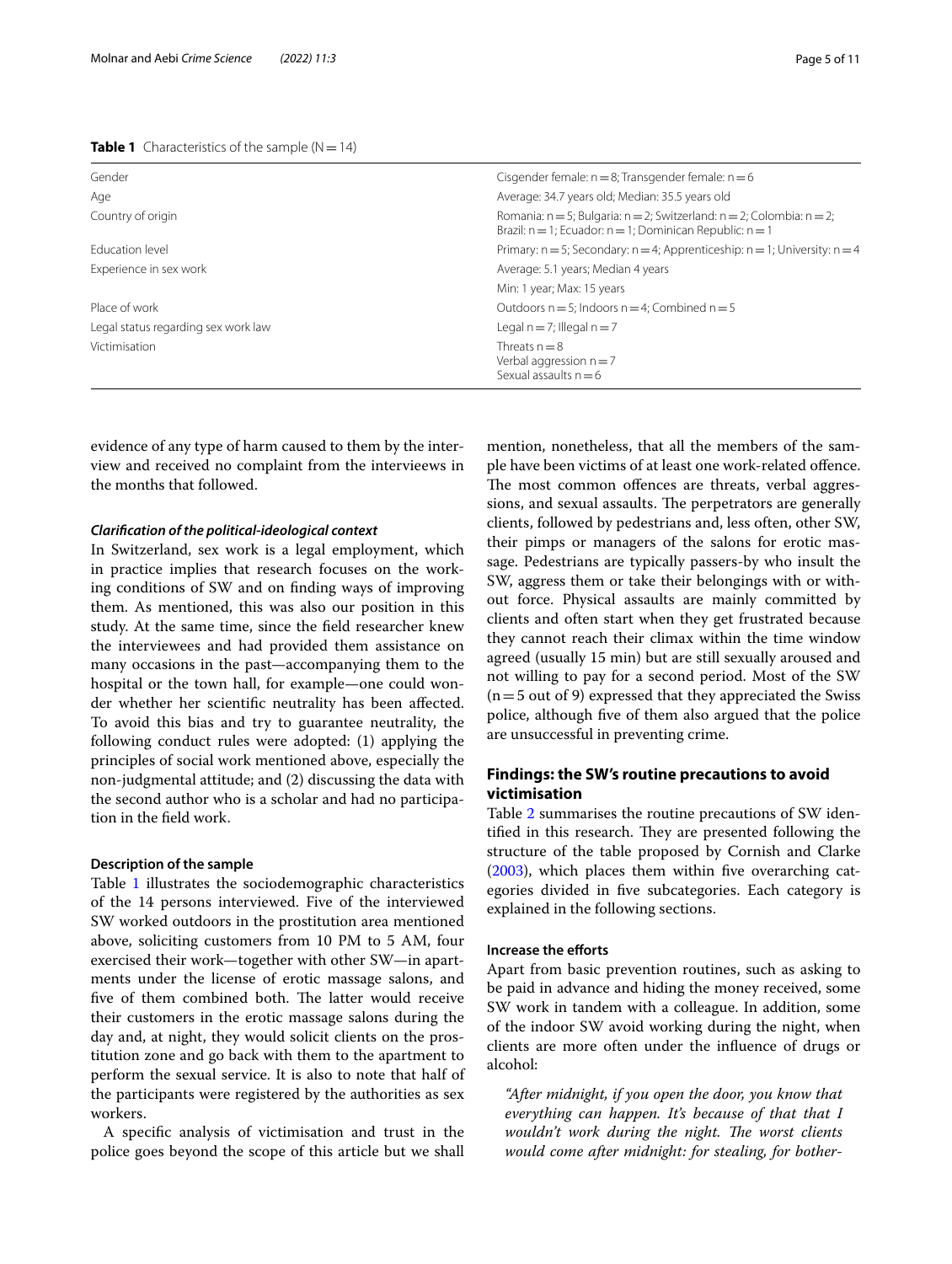| Increase the effort                                                                                                                                                | Increase the risks                                                                                                                                                                                           | <b>Reduce the rewards</b>                                                                                                                          | <b>Reduce provocations</b>                                                                                                                                                                                                                  | <b>Remove excuses</b>                                                                                                              |
|--------------------------------------------------------------------------------------------------------------------------------------------------------------------|--------------------------------------------------------------------------------------------------------------------------------------------------------------------------------------------------------------|----------------------------------------------------------------------------------------------------------------------------------------------------|---------------------------------------------------------------------------------------------------------------------------------------------------------------------------------------------------------------------------------------------|------------------------------------------------------------------------------------------------------------------------------------|
| 1. Target harden:<br>a. Simulate social control<br>b. Learn self-defence<br>c. Carry pepper spray                                                                  | 6. Extend quardianship:<br>a. Work in a salon or hotel<br>b. When in the street: avoid<br>touting and avoid working<br>alone<br>c. Work during the day<br>d. Inform a colleague when<br>performing a service | 11. Conceal targets:<br>a. Keep personal belongings<br>out of sight<br>b. Use several different<br>places to keep money and<br>personal belongings | 16. Reduce frustrations and<br>stress:<br>a. Polite interaction with the<br>customer<br>b. Soothing music<br>c. Massage the customer<br>d. When tension rises: reim-<br>burse the customer<br>e. Fair sex work                              | 21. Set rules:<br>a. Define the characteristics of<br>the sexual service beforehand                                                |
| 2. Control access to facilities:<br>a. CCTV at the entrance of<br>the salons                                                                                       | 7. Assist natural surveillance:<br>not applicable                                                                                                                                                            | 12. Remove targets:<br>a. Use a cheap mobile<br>phone for work                                                                                     | 17. Avoid disputes:<br>a. Payment in advance<br>b. Do not react to insults<br>c. When tension rises:<br>keep talking gently to the<br>customer<br>d. When rejecting a client:<br>invoke another appoint-<br>ment<br>e. Work with colleagues | 22. Post instructions: not<br>applicable                                                                                           |
| 3. Screen exits:<br>a. CCTV at the exit of the<br>salons                                                                                                           | 8. Reduce anonymity:<br>a. First contact with the cli-<br>ent by email<br>b. CCTV                                                                                                                            | 13. Identify property: not<br>applicable                                                                                                           | 18. Reduce emotional<br>arousal: not applicable                                                                                                                                                                                             | 23. Alert conscience: not<br>applicable                                                                                            |
| 4. Deflect offenders:<br>a. Reject suspicious clients<br>b. When tension rises:<br>b1. Threaten to call the<br>police<br>b2. Use tough verbal and<br>body language | 9. Utilise place managers:<br>a. Managers and colleagues<br>of the salon as quardians<br>b. Panic button in the rooms<br>of the salon                                                                        | 14. Disrupt markets: not<br>applicable                                                                                                             | 19. Neutralise peer pressure:<br>a. Avoid going with more<br>than one customer at the<br>same time                                                                                                                                          | 24. Assist compliance:<br>a. Provide protection material<br>b. Marketing strategies<br>for making safe sex more<br>appealing       |
| 5. Control tools/weapons:<br>a. Propose a shower to the<br>client before the sexual<br>service<br>b. Check the premises/car<br>of the client                       | 10. Strengthen formal surveil-<br>lance: not applicable                                                                                                                                                      | 15. Deny benefits: not<br>applicable                                                                                                               | 20. Discourage imitation: not<br>applicable                                                                                                                                                                                                 | 25. Control drugs and alcohol:<br>a. Avoid own consumption<br>before and while working<br>b. Reject clients under the<br>influence |

#### <span id="page-5-0"></span>**Table 2** Routine precautions to avoid victimisation taken by the SW

## *ing you, for using drugs…" (SW 1, Erika, indoor and outdoor SW).[2](#page-5-1)*

In some of the salons for erotic massage, the managers have installed closed-circuit television (CCTV) on the front door, so they can prescreen the customers before interacting with them. In fact, both indoor and outdoor SW indicated that most of the time they choose their clients. This screening mixes observation with intuition. On the one hand, they check whether the customer is sober or drunk; on the other hand, they rely on their instinct to evaluate if the client seems peaceful or dangerous.

In the salons, SW propose a shower to the client, and frisk their clothes and belongings—in search of guns or other arms—while putting them aside. At the same time, some of them carry pepper spray for self-protection. Likewise, when accepting to perform the service in an unfamiliar location such as the customer's car or home, they try to control the environment by, for example, checking the surroundings of the clients' home or the backdoor seat of their car in search of other people or arms:

*"I look, wherever I go, I look in the surroundings, if I go to his place, I pay attention to the path in order to know how to come back, because you cannot trust anyone" (Eva, SW 11, indoor and outdoor SW).*

Another strategy for defecting ofenders is to threaten the customer with calling the police if the confict escalates. Some physically strong transgender SW do not hesitate to take advantage of their body to intimidate a rude client:

*"I made him [the client] leave and I didn't care. Because if you let a person dominate you, you will have problems, eh? He's going to take advantage of* 

<span id="page-5-1"></span><sup>&</sup>lt;sup>2</sup> All names are aliases selected randomly from the book *The Girl with the Dragon Tattoo* (Larsson, 2005).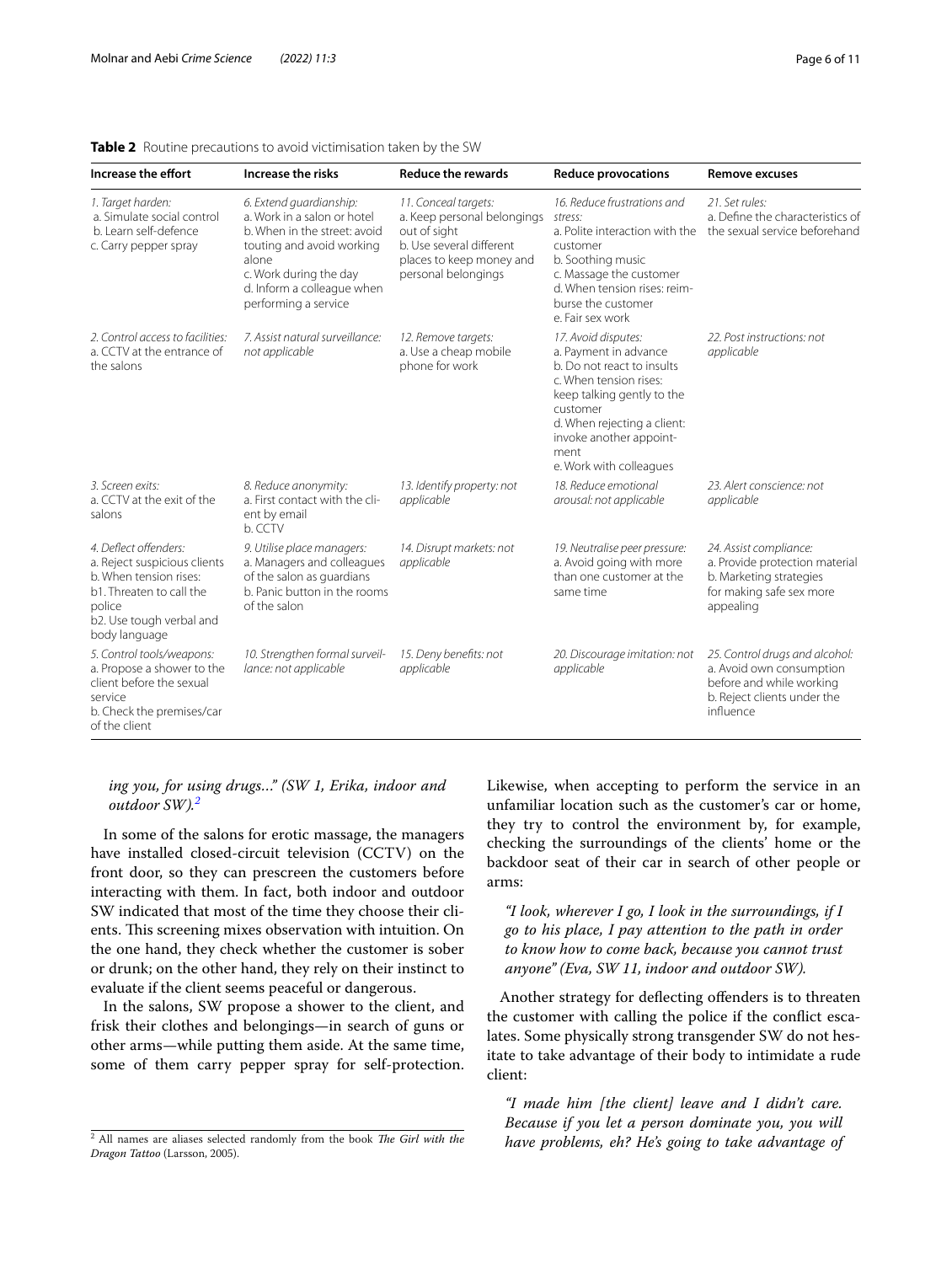*you" (SW 2, Lisbeth, indoor and outdoor SW).* "The condom broke and he threatened me that he *would come and kill me if he got sick, that I should know that he is Albanian—like to intimidate me. And I told him: "Well, you better know that I am Colombian and I am not alone" (SW 9, Pernilla, indoor SW).*

In a similar perspective, a SW who had been raped by a client was ofered a self-defence course by the victim protection agency (Centre LAVI) that she found extremely useful:

*"They paid for my self-defence courses. It was very cool; it helped me a lot afterwards" (SW 13, Isabella, indoor SW).*

#### **Increase the risks**

Some SW prefer to work in settings where it is possible to ask for help in a relatively easy way. For instance, they rent a room in a hotel–even if that is illegal– estimating that a client will not assault them there for fear that the persons in the nearby rooms could hear the noise and call the police or the hotel reception. This strategy highlights the limits of the current law, which could be adapted to avoid criminalising behaviours motivated basically by the need to increase personal safety.

*"So, I used to work either at the client's house or, sometimes, I would join him in his hotel room. Later, for security reasons, I decided to book the hotel room by myself" (SW 13, Isabella, indoor SW).*

Furthermore, in front of their clients, other SW call a colleague to inform her/him that they are going to provide a service mentioning, for example, where it will take place. If they cannot count on the latter, they would simulate social control in order to make the client think that they are accompanied. For example, when they receive a client at their home, they previously turn on the television or the radio in the nearest room. Similarly, seeking to reduce the anonymity of the client –and at the same time collect evidence that could be used in the framework of a legal procedure– some SW use email or text messages instead of telephone calls to establish the frst contact with a customer.

## *"By email, yes. I have never given directly my telephone number" (SW 6, Harriet, indoor SW).*

In the erotic massage salons, SW are usually protected by the managers or by colleagues who adopt the role of a "guardian", in the sense of Cohen and Felson [\(1979\)](#page-9-23), and make themselves available for intervening or calling the police if needed. Some of these salons have a panic alarm button in their rooms, although that is not the rule yet. Finally, the visible presence of CCTV cameras–already mentioned in the previous section– also increases the potential ofender's perception of the risk of being caught.

*"Once in Geneva, there was a customer that started to be a little bothersome and he wanted to beat me, but the girls [the colleagues] defended me and called the police. Then the police came, and they took him, and he didn't want to pay me, and the police took the money from him and gave it to me" (SW 10, Janne, outdoor SW).*

## **Reduce the rewards**

As a rule, SW divide their belongings and keep them in separate places in order to reduce their losses if one or the other is stolen. For example, if they work in the street, we have observed in many occasions that they will put the ID card in their jacket and the money in their purse, or vice versa, while in an erotic massage salon they would use diferent hidings, depending on the architecture of their room:

*"Interviewer: For example, once the client paid you, where would you hide the amount received? SW 1, Erika (indoor and outdoor SW): In the bathroom, [...]; I would also hide my telephone because the clients also steal a lot of phones".*

Similarly, as a way of reducing the temptation for the ofender, some SW prefer using old cell phone models when working.

#### **Reduce the provocations**

When the prescreening mentioned above—based on observation and intuition—gives the SW the impression that the client could be problematic, they reject him politely mentioning as an excuse that they are already occupied (in the erotic massage salon) or that they are waiting for a customer (in the street). Their aim is to avoid hurting the client's feelings or generating a violent reaction, while remaining assertive concerning the choice they made.

If they accept the client, they treat him politely and try to render their work environment as "relaxing" as possible by playing meditation music or lighting candles or incense sticks. Once more, the aim is to anticipate potential sources of tension.

*"With the clients it also depends on how you behave. If you behave nicely with them from the beginning, it's OK, but if you're hysterical and talk badly to them, it's normal that they also wonder: "Who does she think she is?". When you speak nicely, there are*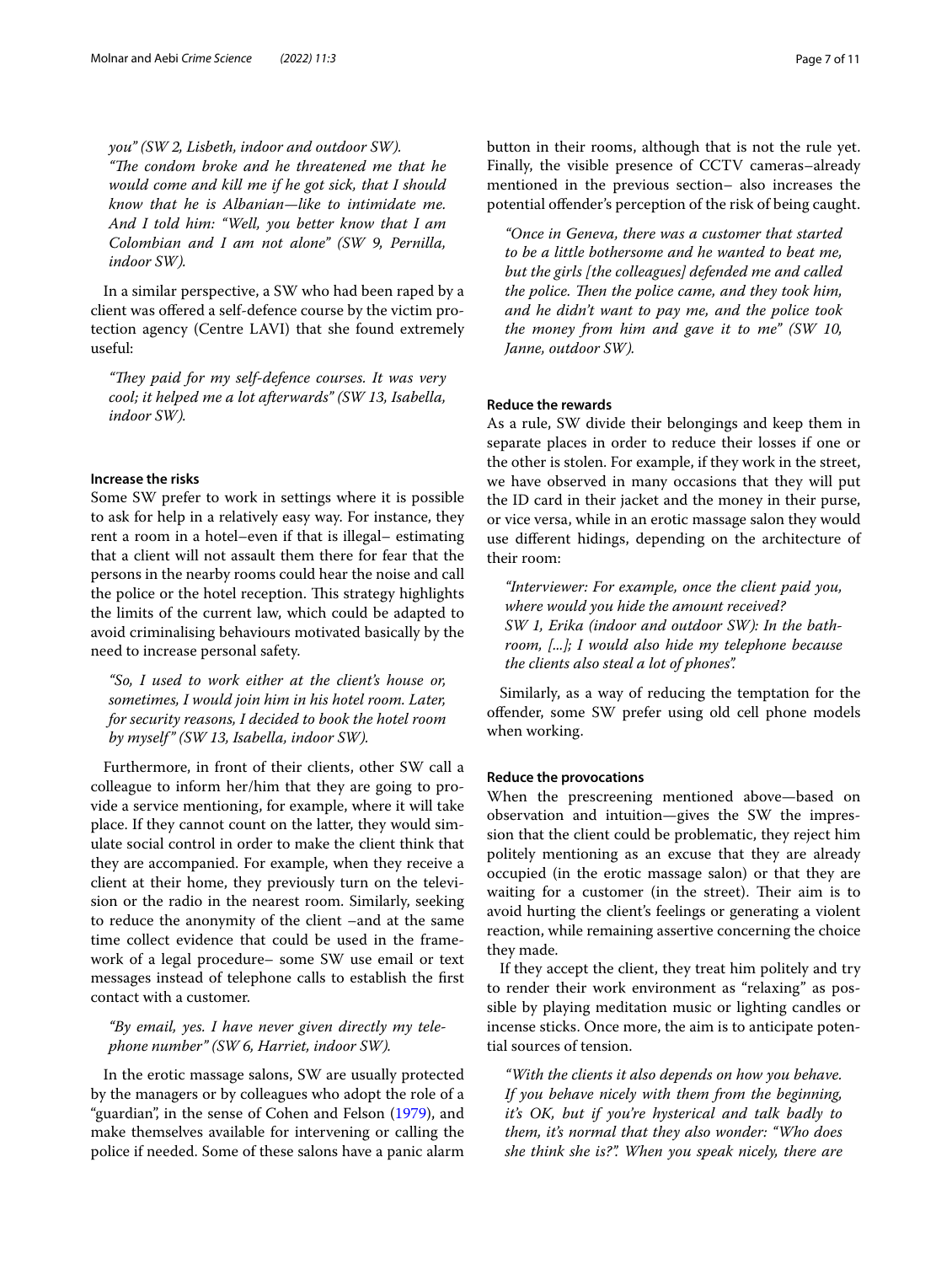#### *no problems" (SW 7, Monica, outdoor SW).*

SW ask for payment in advance as a way of avoiding fraud or "faked" misunderstandings that may arise later. Despite that, if the client gets violent after the sexual service and wants to be reimbursed pretending that he is unsatisfed, the SW usually preserve their safety and give the money back:

"The money, always in advance. One guy told me: *"Yes, I will pay you afterwards". "No, brother, the hooker gets paid in advance. I am not kidding; you pay the hooker before if you want to do something. I don't even trust myself; how would I trust you? The job I do makes me not trust anyone"" (SW 7, Monica, outdoor SW).*

During the service, if they feel that the client is getting nervous, the SW's routine to minimise the tension consists in continuing to speak kindly, use afectionate nicknames to address the customer (e.g. sweetie, darling), offer a massage, or try to reason him quietly. For example, the following discussion took place when discussing how a SW proceeded when a customer insisted on having unprotected sex:

Interviewer: *But when that happened to you, (…) did the client accept your refusal* [to have unprotected sex]?

*Harriet, SW 2: Yes, because I talked to him very gently, I told him: "Nowadays there are bacteria. It's not possible, darling, You are not going to have sex like this, you don't know me. You want to do unprotected sex, it's not good for you nor for me"*

When these routines do not work and the tension escalates into a confict, most of the SW choose consciously to keep a low profle, and to get out of the situation as soon as possible. Similarly, as tension tends to escalate quickly within a group of peers, most SW avoid providing services to more than one client at the same time. In all these situations, they prioritise their bodily integrity as much as possible:

*"Suddenly, he took of his clothes in the middle of the street and he pulled my hair while putting a knife on my throat. And I told him: "But what do you do? First, the payment"; And he said: "No, you blow me". And I told him: "Yes, OK, no problem, but wait until I take a condom" (SW 4, Cecilia, outdoor SW).*

Another strategy for reducing provocations consists in avoiding making false promises about sexual practices or lying to the customer. In that sense, they associate the victimisation of some of their colleagues to what they consider unethical work practices:

*"[Talking about the SW from the neighbourhood]* 

They need to be careful because they propose a lot of *stuf that afterwards they don't do. It is not OK and when the client arrives, he pays you and you do only half the stuff, it's normal that he gets angry. Either he asks back for his money, either he hits you" (SW 1, Erika, outdoor and indoor SW).*

### **Reduce the excuses**

Knowing that some customers want to obtain services without paying for them, SW set clear boundaries that anticipate the potential neutralisation routines of these clients. In particular, they fx the cost according to the agreed sexual practice and specify the ones they accept and the ones in which they do not engage. The price also depends on the duration of the service, which is agreed from the beginning, too. When they advertise their services online, some SW encourage potential clients to write them specifying their expectations or ask about the latter when they engage in an exchange of emails. They also take that opportunity to clarify the type of sexual practices they offer.

Similarly, they facilitate compliance with sexual health prevention by providing their clients with the basic prophylactic material. To encourage the use of condoms that some clients prefer to avoid—they use "marketing" strategies for making safe sex more appealing. For example, knowing that most clients would like to see the SW take pleasure during the coitus, a SW would ask them to use a specifc type of condom pretending that its special characteristics increase her arousal.

Finally, some SW try to reduce the excuses by rejecting clients who are under the infuence of alcohol or drugs. They also avoid drinking alcohol or using drugs themselves while working:

*"I avoid going with someone [who is] drunk because, when you drink alcohol, the day after you don't know what you have been doing; and maybe that day, under the infuence of alcohol, you did something wrong. And also there are clients who start smoking [cannabis], and no, I'm very sorry, but I reject them. I ask them to take me back to my place. And if they don't want to take me back, I go back by myself" (Eva, outdoor and indoor SW).*

## **Discussion and conclusion**

With the noteworthy exceptions of Barberet [\(2000](#page-9-4)), Brents and Hausbeck [\(2005](#page-9-7)), Bungay and Guta [\(2018](#page-9-6)), Sanders and Campbell [\(2007](#page-10-3)), and Williamson and Folaron ([2003\)](#page-10-4), academia has neglected the study of crime prevention from the point of view of SW, which is the focus of this article. These previous studies applied a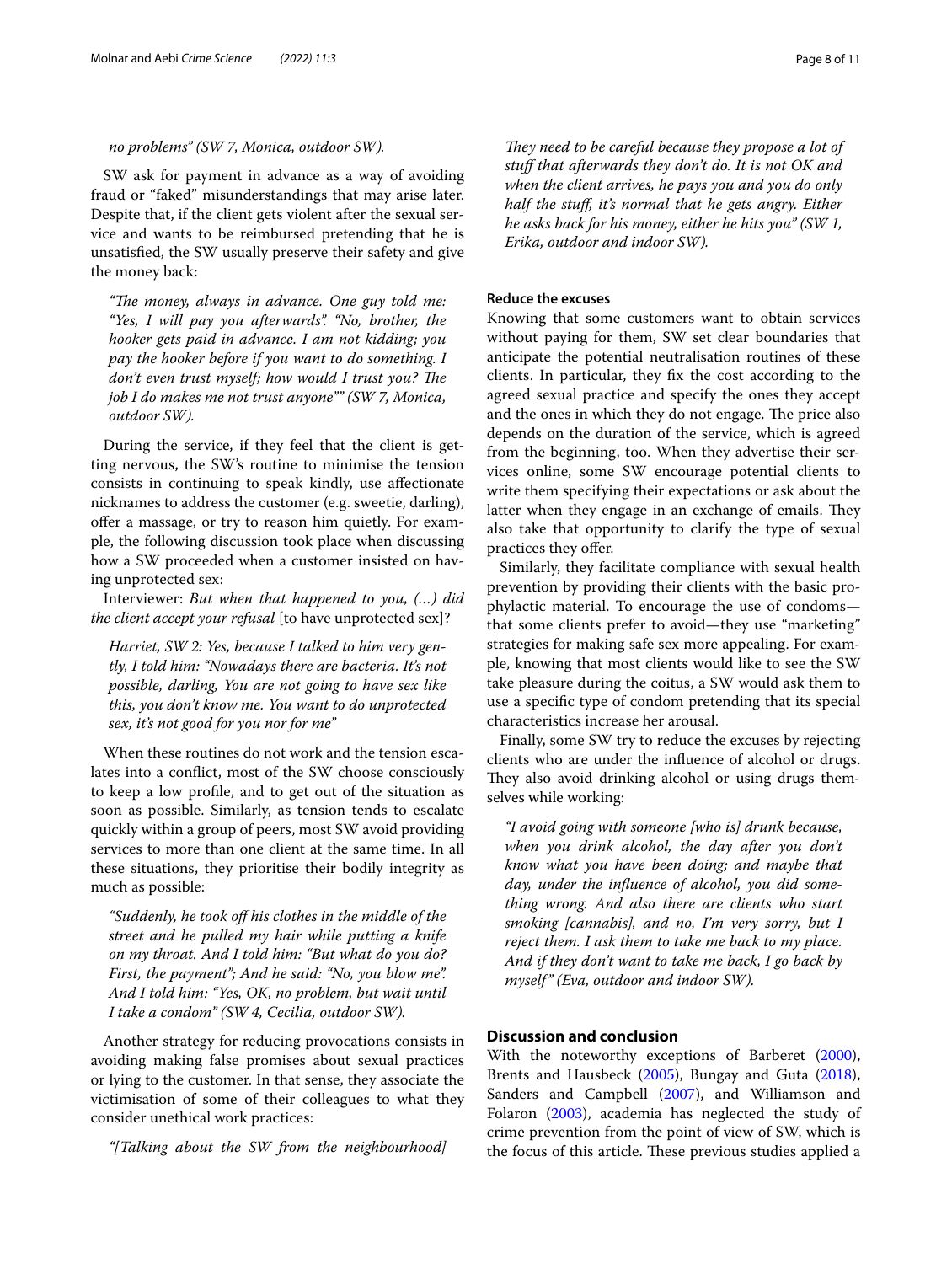diferent theoretical framework than ours, but in terms of the strategies applied by the SW, our fndings are similar to those of Barberet ([2000](#page-9-4)), Sanders and Campbell ([2007\)](#page-10-3)—both in countries where sex work is illegal—and Williamson and Folaron [\(2003](#page-10-4)), who conducted their study in Nevada, a state of the United States where SW is legal in some counties. Bungay and Guta [\(2018](#page-9-6)) did not place their results in a comparative perspective, but argued that routine precautions are limited in Canada because of the lack of regulation of sex work. These researchers did not present an inventory of the strategies applied by Canadian SW, which prevents us from comparing their results with ours; nevertheless, one can plausibly conjecture that, compared to SW in prohibitionist countries, legal SW in Switzerland are more likely to defend themselves, to mobilise the authorities in case of danger, and to have a better knowledge of their rights in case of victimisation. The only exception would be the case of non-documented migrant SW, who could risk deportation from Switzerland if they enter in contact with the criminal justice system, even as victims.

From the point of view of routine activities theory (Cohen & Felson, [1979](#page-9-23)), the clients of the SW can be seen as potential ofenders, while SW or their belongings constitute a suitable target for violent or property crimes. At the same time, the service provided by the SW puts them in direct contact with clients, and these encounters, by defnition, take place in the absence of a capable guardian. This means that exercising as a SW constantly creates what Felson and Eckert [\(2017\)](#page-9-24) consider *risky situations*. As the intervention of police officers is not always possible (or desirable), SW are obliged to adopt routine precautions intended to reduce (a) the efects of the absence of a guardian, (b) the vulnerability of the target, and (c) the motivation of the potential ofender. For example, in order to mitigate the absence of a capable guardian, they may choose to work in an erotic massage salon or in a hotel where persons who can act as guardians are always nearby, or when they work at home they may simulate the presence of a person by turning the radio on the contiguous room, or they may make a fake phone call to someone who is supposed to know where they are and with whom. On the other hand, to reduce the vulnerability of the target, they ask to be paid in advance and hide the amount received. Finally, to encourage client's compliance, they treat him in a warm way. In revised versions of the routine activities approach, Felson and others (see Eck & Madensen, [2015](#page-9-25)) focus on three elements: ofender, place and target/victim, paying particular attention to the guardians that may intervene for each of them. As the strategies applied for the ofender and the target/ victim have already been presented, we will only remind here that SW also try to control the place by, for example,

checking the backseat of the car or the surroundings of the place where they are working. The efficacy of all these routine precautions cannot be scientifcally tested with the data collected for this article, but constitutes a relevant subject for future research.

The classification of the situational crime prevention techniques developed by Cornish and Clarke ([2003](#page-9-13)) provided us with a useful framework for a parsimonious presentation of the routine precautions taken by SW. Logically, crime prevention techniques go further than routine precautions. For example, *reducing emotional arousal* by decreasing the sexual excitation of the customer is a crime prevention technique that could not be applied by SW because excitation is inherent to sexual intercourse and probably the reason for the persistence of SW throughout the history of humanity. Similarly, *disrupting markets* (Cornish & Clarke, [2003\)](#page-9-13) does not make sense when sex work is a legal activity, as in Switzerland.

It is also important to remember that prevention techniques should be applied by a variety of actors—both governmental and non-governmental—and not only by the potential victims. Forgetting that principle could lead to the infamous situation in which victims would be blamed for not implementing such precautions. Examples of state-led prevention techniques in Switzerland can be found in projects funded by the Federal Police to develop efective crime prevention measures to protect SW, but also in the feld of law enforcement. For example, in the canton under study in this article, there is a specifc brigade whose objective is the protection of SW and the enforcement of the law on prostitution.

We suggest several areas for further study. For example, our observation that some SW of legal status take the risk of infringing the legislation by working in a hotel to feel safer suggest that there is room for improving their protection through an enlargement of the sex work law. Hence, further studies could focus on the criminogenic environment of SW rather than on them as individuals (Ros, [2021\)](#page-10-1) and provide thus useful insights for policymakers. A limitation of our research comes from the fact that it was not originally designed to study the routine activities taken by SW. As a consequence, we did not collect systematic information on each and every one of these techniques. Finally, our sample includes a good part of the voluntary SW that were exercising in the area under study at the moment of data collection, but it would have been useful to increase the number of participants to allow establishing further diferences among profles of SW. Similarly, it would be useful, in the future, to replicate this study in other Swiss cantons. Such kind of studies may uncover nuances among cantons that could be due to diferences in the local regulations of sex work.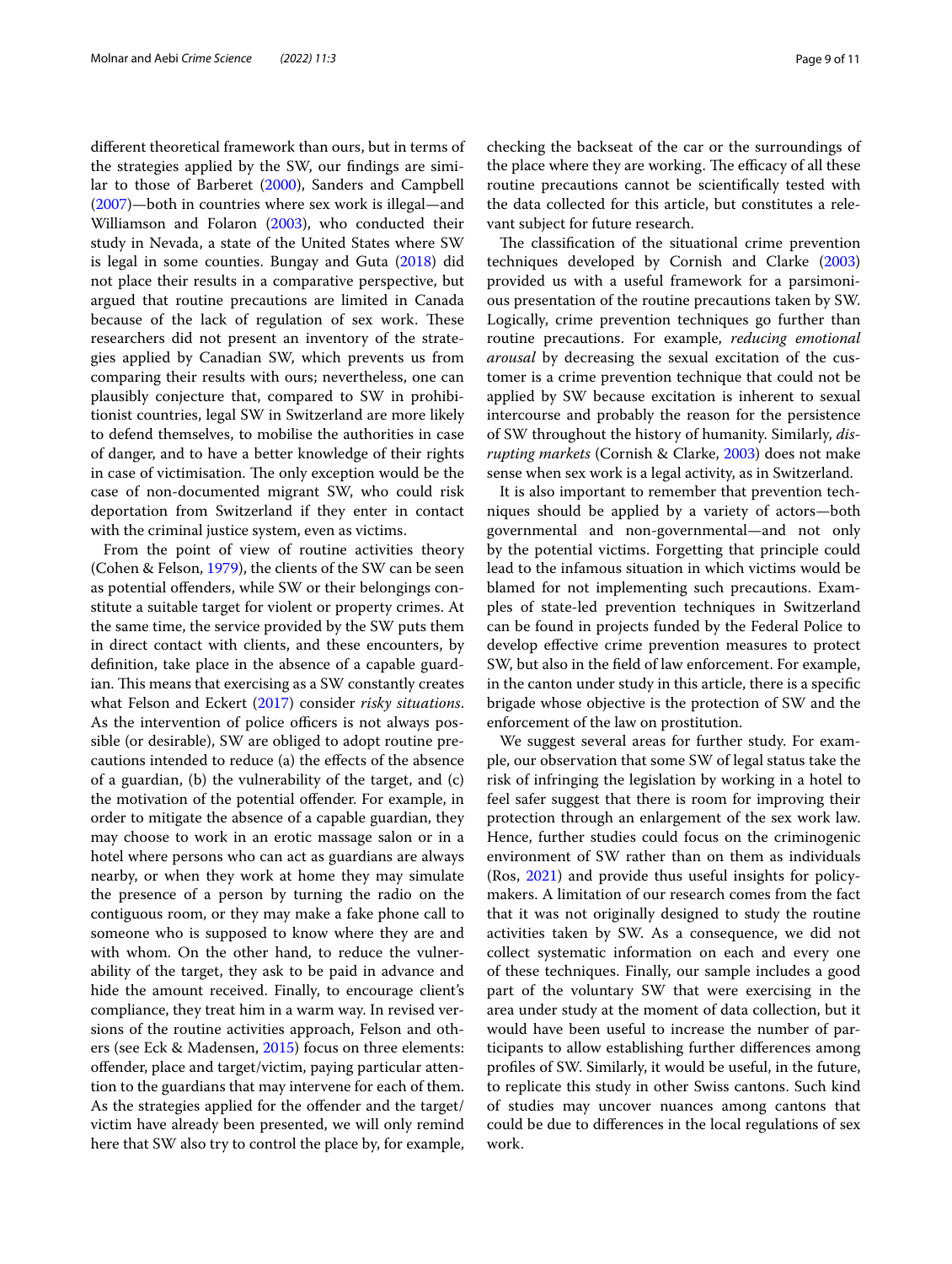To sum up, this study shows that, without having any contact with the criminological literature, SW apply intuitively—or perhaps by social learning through differential association with their colleagues—a series of routine precautions that overlap with many of the crime prevention techniques proposed by Cornish and Clarke ([2003\)](#page-9-13). This suggests that the techniques are grounded on common sense and clearly provide practical advice. In that perspective, Felson and Clarke ([2010\)](#page-9-14) have drawn an interesting parallel between criminology and medicine. Criminology emerged from philosophy, while medicine from folk remedies. The routine precautions taken by SW can be seen as folk remedies whose efectiveness needs to be tested in the future, as it has been done in the past with some of the situational prevention techniques applied, for example, by police forces. In practice, day after day SW must fnd a way of protecting themselves from potential offenders in contexts where formal control cannot be exercised directly.

#### **Acknowledgements**

The authors wish to thank Ronald V. Clarke, Yuji Z. Hashimoto, Laritza Mitjans and Korbinian Baumgärtl as well as to the anonymous reviewers for their helpful comments on previous versions of this manuscript. They are also extremely grateful to the association Fleur de Pavé, particularly to Silvia Pongelli, and to the sex workers who shared with us their experiences, without whom this research would not have been possible.

#### **Author contributions**

Planifcation of the research: LM; data collection: LM; data analysis: LM & MA; writing, revision and correction of the manuscript: LM & MA. Both authors read and approved the fnal manuscript.

#### **Funding**

The authors received no fnancial support for the research or redaction of the manuscript. The publication in OA is funded by University of Lausanne.

#### **Declarations**

#### **Competing interests**

The Authors declare that there is no confict of interest.

Received: 13 December 2021 Accepted: 1 June 2022 Published online: 15 June 2022

#### **References**

- <span id="page-9-3"></span>Abel, G., Fitzgerald, L., Healy, C., & Taylor, A. (2010). *Taking the crime out of sex work: New Zealand sex workers' fght for decriminalisation*. Bristol University Press.
- <span id="page-9-22"></span>Alvesson, M., & Skolberg, K. (2009). Refexive methodology (2nd ed.). Sage. First edition 2000.
- <span id="page-9-0"></span>Azhar, S., Dasgupta, S., Sinha, S., & Karandikar, S. (2020). Diversity in sex work in India: challenging stereotypes regarding sex workers. *Sexuality & Culture, 24*(6), 1774–1797.<https://doi.org/10.1007/s12119-020-09719-3>
- <span id="page-9-4"></span>Barberet, R. (2000). La victimización de la mujer prostituta en España. *Annales Internationales de Criminologie*, *38*(1–2), 11–47. Retrieved from [https://](https://heinonline.org/HOL/LandingPage?handle=hein.journals/iancrml38&div=6&id=&page) [heinonline.org/HOL/LandingPage?handle](https://heinonline.org/HOL/LandingPage?handle=hein.journals/iancrml38&div=6&id=&page)=hein.journals/iancrml38& div=6&id=&page=
- <span id="page-9-11"></span>Ben[oit, C., Smith, M., Jan](https://heinonline.org/HOL/LandingPage?handle=hein.journals/iancrml38&div=6&id=&page)sson, M., Healey, P., & Magnuson, D. (2019). "The prostitution problem": claims, evidence, and policy outcomes. *Archives of Sexual Behavior, 48*(7), 1905–1923. <https://doi.org/10.1007/s10508-018-1276-6>
- <span id="page-9-5"></span>Berger, B. O., Grosso, A., Adams, D., Ketende, S., Sithole, B., Mabuza, X. S., Mavimbela, M. J., & Baral, S. (2018). The prevalence and correlates of physical and sexual violence afecting female sex workers in Swaziland. *Journal of Interpersonal Violence, 33*(17), 2745–2766. [https://doi.org/10.](https://doi.org/10.1177/0886260516629385) [1177/0886260516629385](https://doi.org/10.1177/0886260516629385)
- <span id="page-9-7"></span>Brents, B. G., & Hausbeck, K. (2005). Violence and legalized brothel prostitution in Nevada: Examining safety, risk, and prostitution Policy. *Journal of Interpersonal Violence, 20*(3), 270–295. [https://doi.org/10.1177/08862](https://doi.org/10.1177/0886260504270333) [60504270333](https://doi.org/10.1177/0886260504270333)
- <span id="page-9-6"></span>Bungay, V., & Guta, A. (2018). Strategies and challenges in preventing violence against Canadian indoor sex workers. *American Journal of Public Health, 108*(3), 393–398.<https://doi.org/10.2105/AJPH.2017.304241>
- <span id="page-9-20"></span>Castleberry, A., & Nolen, A. (2018). Thematic analysis of qualitative research data: Is it as easy as it sounds? *Currents in Pharmacy Teaching and Learning, 10*(6), 807–815. <https://doi.org/10.1016/j.cptl.2018.03.019>
- Clarke, R. V., & Cornish, D. B. (2000). Rational choice. In R. Paternoster & R. Bachman (Eds.), *Explaining crime and criminals: Essays in contemporary criminological theory* (pp. 23–42). Roxbury.
- <span id="page-9-23"></span>Cohen, L. E., & Felson, M. (1979). Social change and crime rate trends: A routine activity approach. *American Sociological Review, 44*(4), 588–608. [https://](https://doi.org/10.2307/2094589) [doi.org/10.2307/2094589](https://doi.org/10.2307/2094589)
- <span id="page-9-13"></span>Cornish, D. B., & Clarke, R. V. (2003). Opportunities, precipitators and criminal decisions: A reply to Wortley's critique of situational crime prevention. *Crime Prevention Studies*, *16*, 41–96. Retrieved from [https://popcenter.](https://popcenter.asu.edu/sites/default/files/Responses/crime_prevention/PDFs/Cornish&Clarke.pdf) [asu.edu/sites/default/fles/Responses/crime\\_prevention/PDFs/Cornish&](https://popcenter.asu.edu/sites/default/files/Responses/crime_prevention/PDFs/Cornish&Clarke.pdf) [Clarke.pdf](https://popcenter.asu.edu/sites/default/files/Responses/crime_prevention/PDFs/Cornish&Clarke.pdf)
- <span id="page-9-2"></span>Danna, D. (2014). *Report on prostitution laws in the European Union*. Universita degli Studi di Milano. [http://lastradainternational.org/lsidocs/3048-EU](http://lastradainternational.org/lsidocs/3048-EU-prostitution-laws.pdf)[prostitution-laws.pdf](http://lastradainternational.org/lsidocs/3048-EU-prostitution-laws.pdf)
- <span id="page-9-21"></span>Díaz Fernández, A. (2019). *La investigación en temas sensibles en Criminología y Seguridad.* Tecnos.
- <span id="page-9-25"></span>Eck, J. E., & Madensen, T. D. (2015). Meaningfully and artfully reinterpreting crime for useful science: an essay on the value of building with simple theory. In M. A. Andersen & G. Farrell (Eds.), *The criminal act* (pp. 5–18). Palgrave Macmillan.
- <span id="page-9-16"></span>Felson, M., & Clarke, R. V. (1995). Routine precautions, criminology and crime prevention. In H. Barlow & S. Decker (Eds.), *Crime and public policy: putting theory to work.* Westview Press.
- <span id="page-9-14"></span>Felson, M., & Clarke, R. V. (2010). Routine precautions, criminology and crime prevention. In H. Barlow & S. Decker (Eds.), *Crime and public policy: Putting theory to work* (2nd ed.). Temple University Press.
- <span id="page-9-24"></span>Felson, M., & Eckert, M. A. (2017). *Introductory criminology: The study of risky situations*. Routledge.
- <span id="page-9-8"></span>Földhàzi À. & Chimienti M. (2007). Marché du sexe et violences à Genève [Sex market and violence in Geneva]. *Sociograph, Université de Genève* 2. Retrieved from [https://www.unige.ch/sciences-societe/socio/fles/6214/](https://www.unige.ch/sciences-societe/socio/files/6214/0533/5864/WEB_sociograph_n_2.pdf) [0533/5864/WEB\\_sociograph\\_n\\_2.pdf](https://www.unige.ch/sciences-societe/socio/files/6214/0533/5864/WEB_sociograph_n_2.pdf)
- <span id="page-9-19"></span>Glaser, B., & Strauss, A. (2000). *The discovery of grounded theory: Strategies for qualitative research* (p. 1967). Routledge.
- <span id="page-9-18"></span>Gurzawska, A. (2017). *Ethics assessment in diferent felds Social sciences.* European Comission. <https://satoriproject.eu/media/2.d-Social-Sciences.pdf>
- <span id="page-9-1"></span>Harcourt, C., & Donovan, B. (2005). The many faces of sex work. *Sexually Transmitted Infections, 81*(3), 201–206. <https://doi.org/10.1136/sti.2004.012468>
- <span id="page-9-9"></span>Karandikar, S., & Próspero, M. (2010). From client to pimp: Male violence against female sex workers. *Journal of Interpersonal Violence, 25*(2), 257–273. <https://doi.org/10.1177/0886260509334393>
- Larsson, S. (2017). The Girl with the Dragon Tattoo (R. Keeland, Trans.). Maclehose Press.
- <span id="page-9-15"></span>Mayhew, P. M., Clarke, R. V. G., Sturman, A., & Hough, J. M. (1976). Crime as Opportunity. Home Office Research Studies. Retrieved from [https://](https://popcenter.asu.edu/sites/default/files/124-mayhew_et_al-crime_as_opportunity.pdf) [popcenter.asu.edu/sites/default/fles/124-mayhew\\_et\\_al-crime\\_as\\_](https://popcenter.asu.edu/sites/default/files/124-mayhew_et_al-crime_as_opportunity.pdf) [opportunity.pdf](https://popcenter.asu.edu/sites/default/files/124-mayhew_et_al-crime_as_opportunity.pdf)
- <span id="page-9-12"></span>Mayhew, P., & Clarke, R. V. G. (1980). *Designing out crime*. Home Office Research Studies. Retrieved from https://trove.nla.gov.au/version/4495656
- <span id="page-9-10"></span>Mitjans Núñez, L., & Molnar, L. (2016). Trabajadoras sexuales: Víctimas de la exclusión. Estudio sobre la victimización de las trabajadoras sexuales en la provincia de Málaga. (pp. 310–349).
- <span id="page-9-17"></span>Molnar, L., & Pongelli, S. (2019). PreVist project: Prevention of victimisation in sex work in the canton of Vaud (Switzerland). Refections from the criminological praxis. International E-Journal of Criminal Sciences, 9(14). <https://www.ehu.eus/ojs/index.php/inecs/article/view/21307>